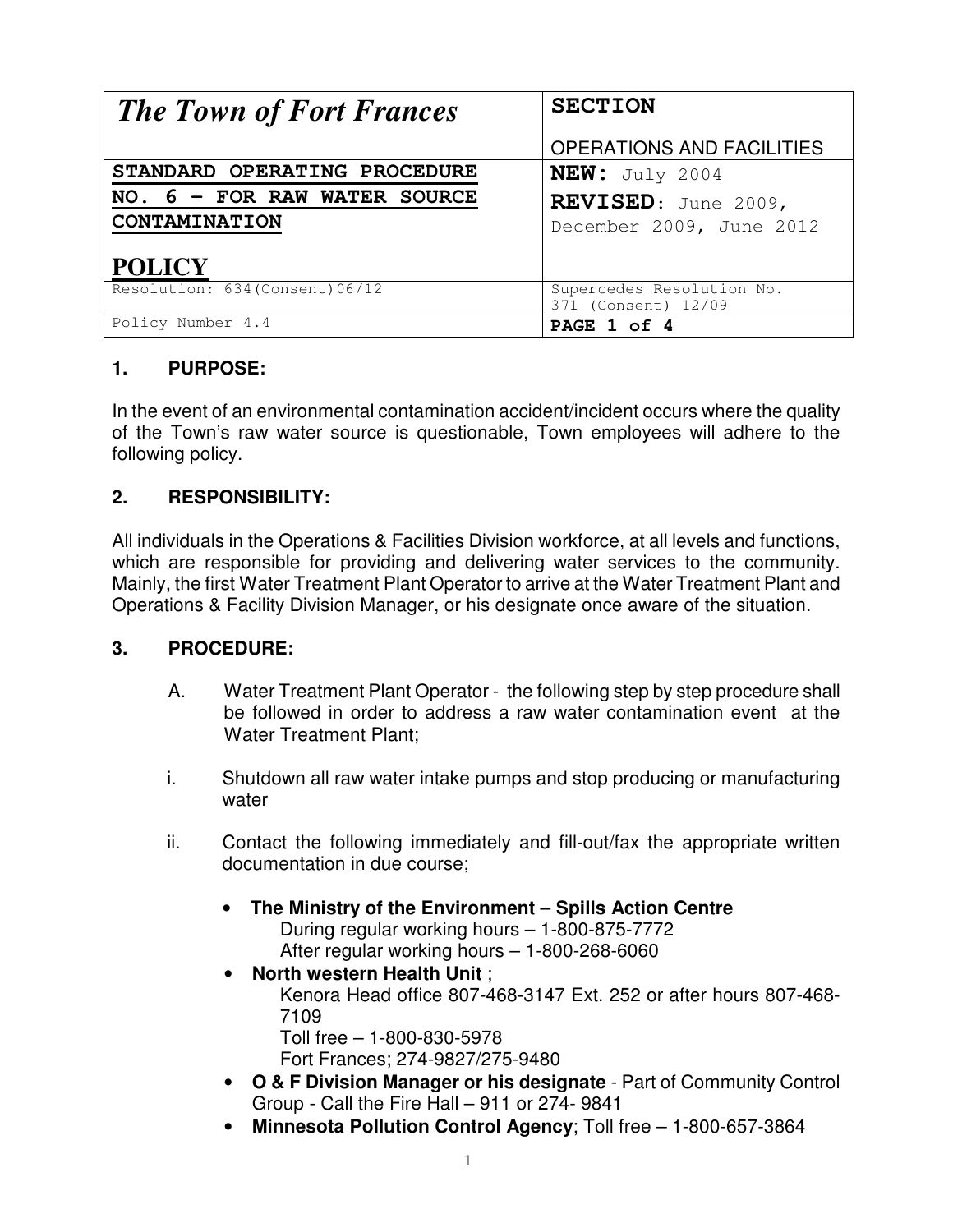- iii. Communicate to the Public by means of radio announcements via the three local radio stations. Fax the following message (See attached Appendix "A")
	- B 93.1 FM Station Phone # 274-5341, Fax No. 274-2033
	- International Falls Radio Station KGHS 1230 AM (phone # 218-283-3481 & KSDM 104.1.0 FM Phone # 218-283-2622 Fax No. 218-283-3087.
- iv. Limit treated water stored at the Water Treatment Plant going into the water distribution system by shutting down all the distribution pumps (over-ride the automatic control system). Determine the exact volume of water in the clear wells at the Water Treatment Plant.
- v. Start to monitor and record the water level in the water tower.
- vi. If the Water Tower goes below 5.74 m (47%), then manually close the Water Tower isolation valves in order to maintain an adequate water supply for fire protection.
- vii. Take direction from the Public Health Officer in conjunction with the Ministry of Environment staff in regards to collecting water samples from the environmental contamination site.

# **B. MANAGEMENT:**

- i. The responsibilities of the Operations & Facilities Division Manager or his designate is as follows;
	- Activate the assembling of the Community Control Group
	- Start the process of coordinating the provision of emergency potable water supply for the community. A list of possible suppliers is contained in the emergency binder.
	- Assist in coordinating resources to aid the Water Treatment Plant Operator in maintaining the stored water in the distribution system and to address the environmental contamination concern.
	- Establish the location(s) where potable water will be distributed.
	- Once the location where the emergency potable water supply is established, notify the public through radio announcements the availability of the potable water supply. See appendix "B"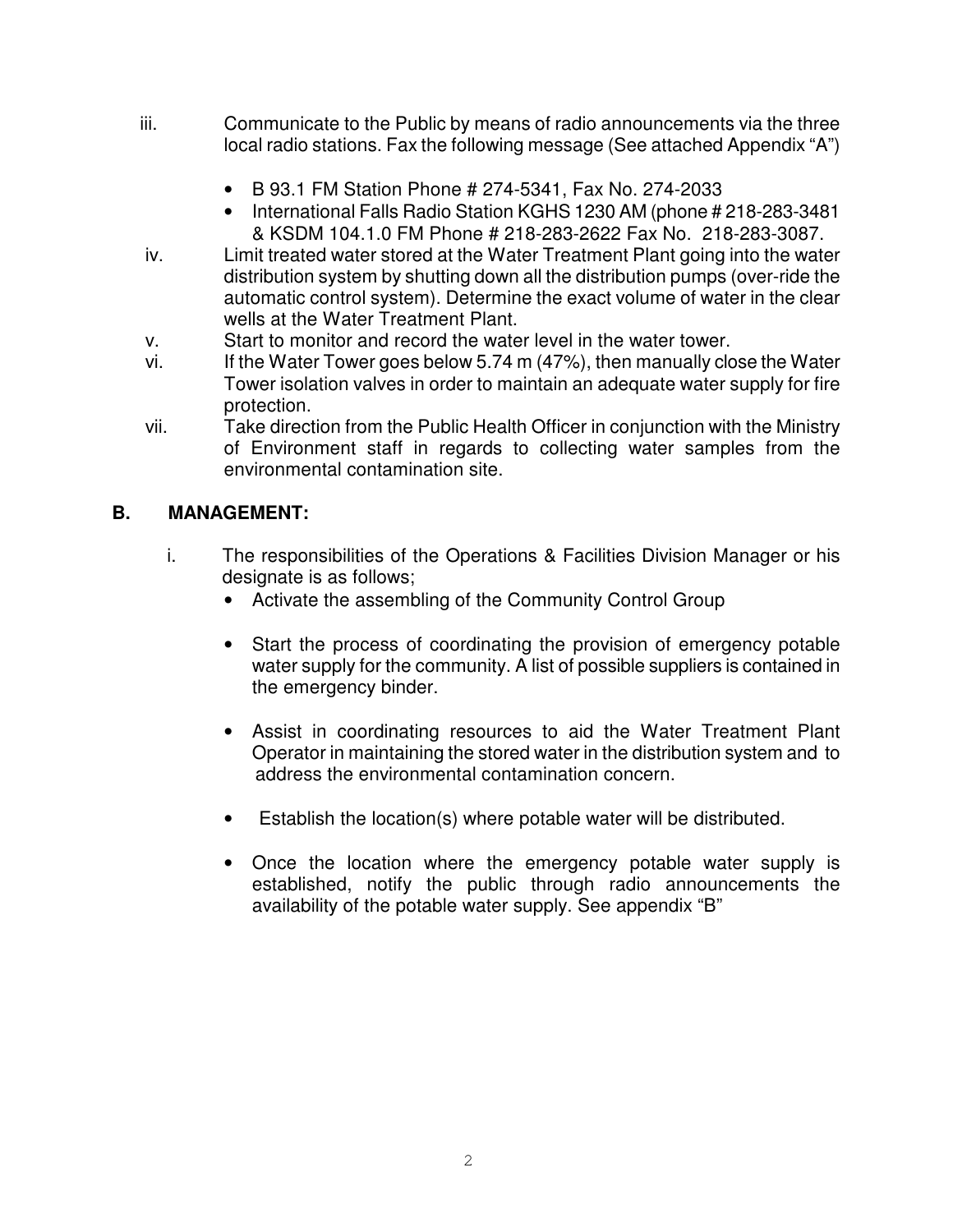#### **Appendix "A" Radio Announcement For Emergency Water Restriction**

Please be advised that an emergency water restriction as of (Date) \_\_\_\_\_\_\_\_\_\_\_\_\_ at AM or PM is now in affect for the citizens of Fort Frances and Couchiching First Nation. As a result all water customers are asked to not use any water from their taps or the water distribution system.

The Town has approximately one-day supply of water stored in the Water Tower and clear well reserves at the Water Treatment Plant. The Town is unable to produce or manufacture water from the Water Treatment Plant at this point in time. It is essential that the citizens do not use this water in order to have a supply of water available for fire fighting purposes. If the citizens of both communities do not adhere to the water restriction, the Town will take appropriate action to preserve the existing stored water, thus customers may experience a loss in water pressure. The Town requires your cooperation

The Town is making arrangements to have a supply of bottle potable water brought to the Community. The exact location where the bottled water will be distributed from is yet to determine at this point in time. Also the duration of the emergency water restriction is unknown. Please stay tuned to your radio station for further up-dates on the matter. The Corporation of the Town of Fort Frances would like to thank you in advance for your assistance in adhering to the emergency water restriction.